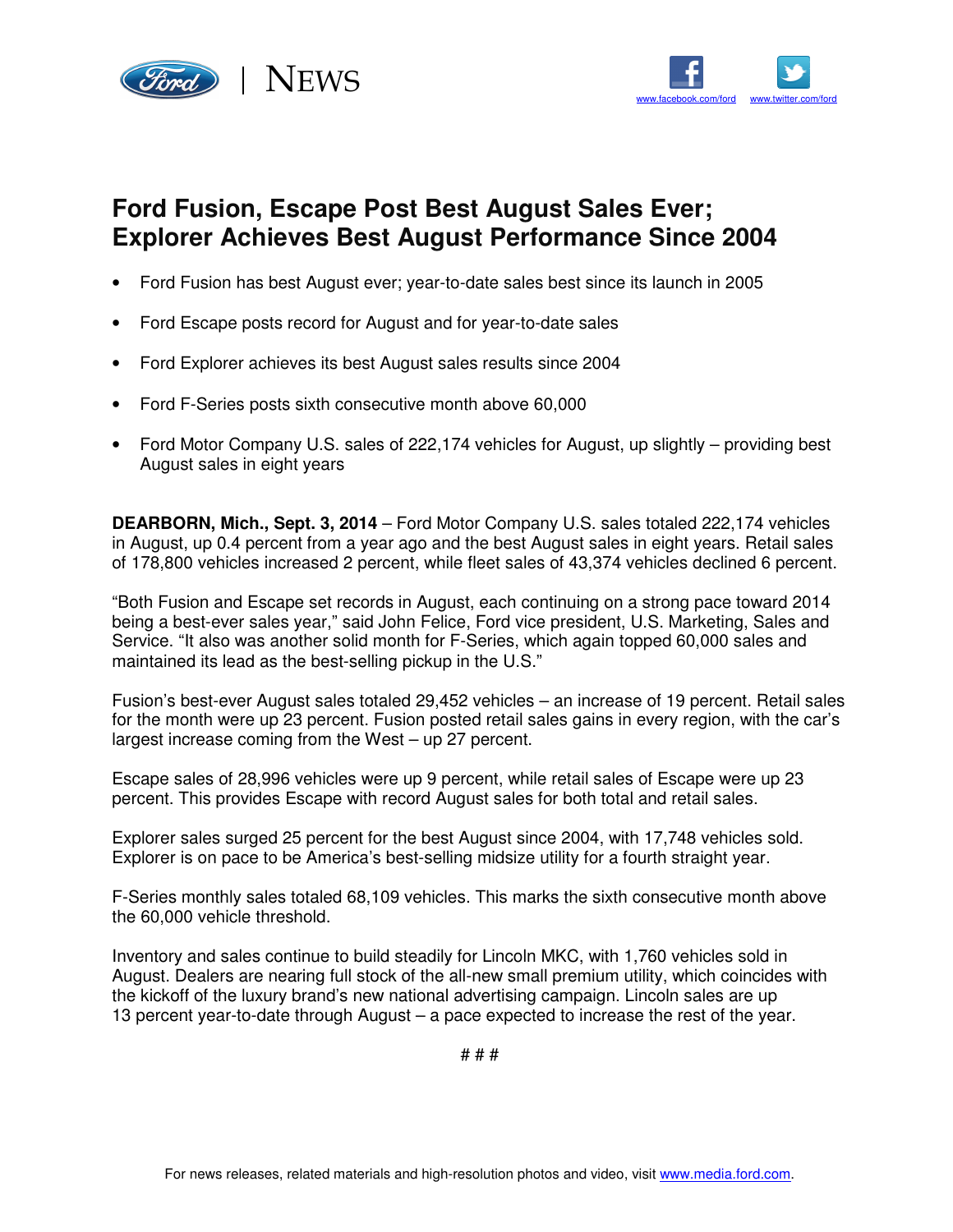## **About Ford Motor Company**

*Ford Motor Company, a global automotive industry leader based in Dearborn, Mich., manufactures or distributes automobiles across six continents. With about 186,000 employees and 65 plants worldwide, the company's automotive brands include Ford and Lincoln. The company provides financial services through Ford Motor Credit Company. For more information regarding Ford and its products worldwide, please visit http://corporate.ford.com.* 

**Contact:** Erich Merkle 313.806.4562 emerkle2@ford.com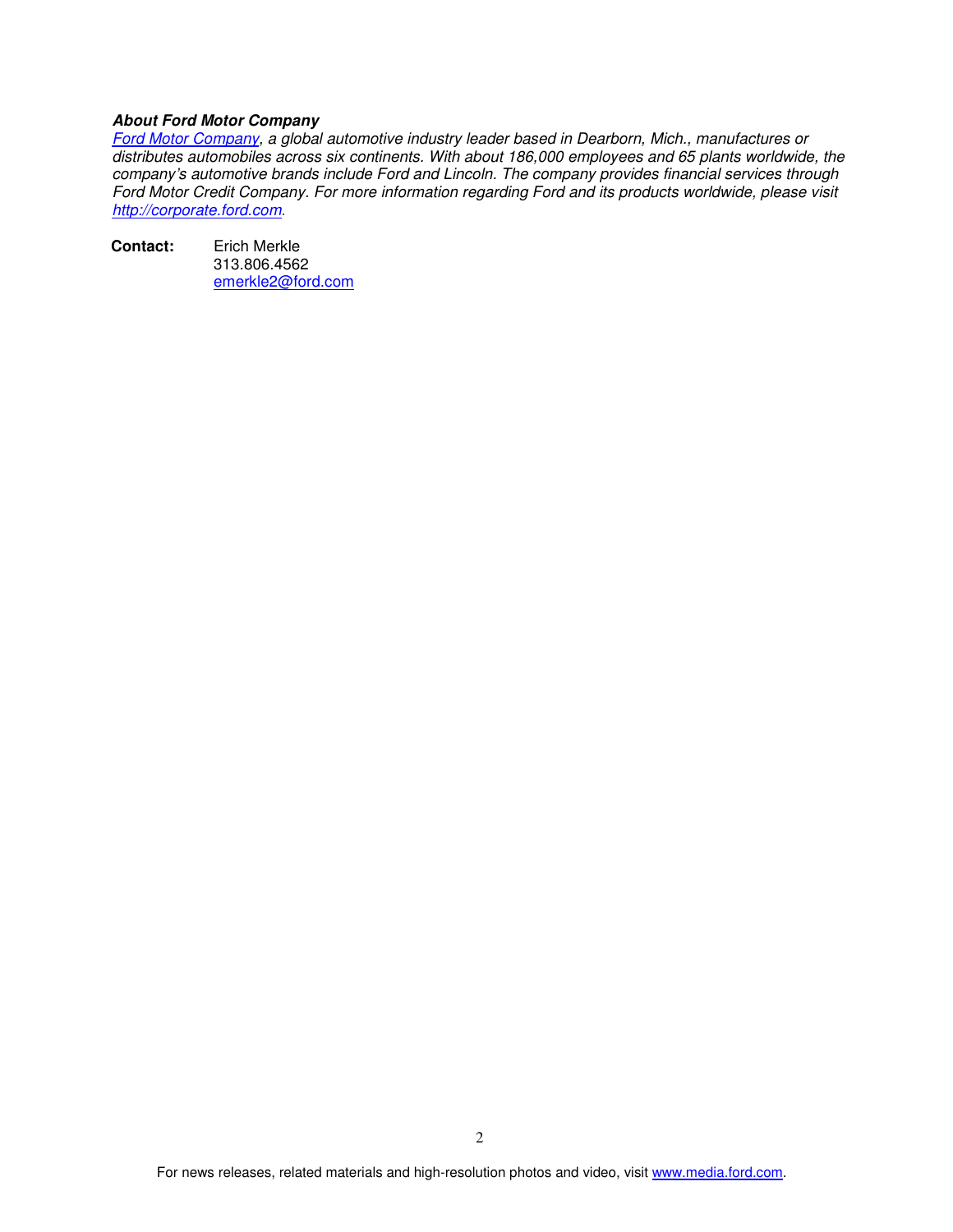## **FORD MOTOR COMPANY AUGUST 2014 U.S. SALES**

|                            |         | August           |           | Year-To-Date |                  | $\%$      |
|----------------------------|---------|------------------|-----------|--------------|------------------|-----------|
|                            | 2014    | 2013             | Change    | 2014         | 2013             | Change    |
| <b>SALES BY BRAND</b>      |         |                  |           |              |                  |           |
| Ford                       | 214,028 | 213,078          | 0.4       | 1,643,911    | 1,654,881        | $-0.7$    |
| Lincoln                    | 8,146   | 8,192            | $-0.6$    | 60,531       | 53,399           | 13.4      |
| <b>Total Vehicles</b>      | 222,174 | 221,270          | 0.4       | 1,704,442    | 1,708,280        | $-0.2$    |
| <b>SALES BY TYPE</b>       |         |                  |           |              |                  |           |
| Cars                       | 75,144  | 73,630           | 2.1       | 581,820      | 597,862          | $-2.7$    |
| <b>Utilities</b>           | 66,396  | 63,103           | 5.2       | 505,711      | 494,734          | 2.2       |
| Trucks                     | 80,634  | 84,537           | $-4.6$    | 616,911      | 615,684          | 0.2       |
| <b>Total Vehicles</b>      | 222,174 | 221,270          | 0.4       | 1,704,442    | 1,708,280        | $-0.2$    |
| <b>FORD BRAND</b>          |         |                  |           |              |                  |           |
| Fiesta                     | 5,592   | 6,744            | $-17.1$   | 48,218       | 52,575           | $-8.3$    |
| Focus                      | 22,079  | 20,372           | 8.4       | 160,759      | 171,921          | $-6.5$    |
| $C-MAX$                    | 3,501   | 3,032            | 15.5      | 19,945       | 26,072           | $-23.5$   |
| Fusion                     | 29,452  | 24,653           | 19.5      | 218,892      | 206,321          | 6.1       |
| Taurus                     | 4,430   | 6,836            | $-35.2$   | 39,689       | 50,656           | $-21.6$   |
| Police Interceptor Sedan   | 786     | 1,341            | $-41.4$   | 7,248        | 7,387            | $-1.9$    |
| Mustang                    | 5,878   | 5,866            | 0.2       | 56,673       | 54,745           | 3.5       |
| <b>Ford Cars</b>           | 71,718  | 68,844           | 4.2       | 551,424      | 569,677          | $-3.2$    |
| Escape                     | 28,996  | 26,714           | 8.5       | 208,444      | 205,683          | 1.3       |
| Edge                       | 8,724   | 11,529           | $-24.3$   | 78,356       | 91,041           | $-13.9$   |
| Flex                       | 1,942   | 2,641            | $-26.5$   | 16,826       | 18,166           | $-7.4$    |
| Explorer                   | 17,748  | 14,148           | 25.4      | 129,533      | 122,192          | 6.0       |
| Police Interceptor Utility | 1,643   | 1,489            | 10.3      | 13,324       | 8,777            | 51.8      |
| Expedition                 | 2,623   | 3,176            | $-17.4$   | 29,093       | 23,661           | 23.0      |
| <b>Ford Utilities</b>      | 61,676  | 59,697           | 3.3       | 475,576      | 469,520          | 1.3       |
| F-Series                   | 68,109  | 71,115           | $-4.2$    | 497,174      | 499,050          | $-0.4$    |
| E-Series                   | 6,702   | 8,631            | $-22.3$   | 83,595       | 84,318           | $-0.9$    |
| Transit                    | 1,099   | $\boldsymbol{0}$ | <b>NA</b> | 2,085        | $\boldsymbol{0}$ | <b>NA</b> |
| <b>Transit Connect</b>     | 3,923   | 3,925            | $-0.1$    | 27,812       | 27,256           | 2.0       |
| <b>Heavy Trucks</b>        | 801     | 866              | $-7.5$    | 6,245        | 5,060            | 23.4      |
| <b>Ford Trucks</b>         | 80,634  | 84,537           | $-4.6$    | 616,911      | 615,684          | 0.2       |
| <b>Ford Brand</b>          | 214,028 | 213,078          | 0.4       | 1,643,911    | 1,654,881        | $-0.7$    |